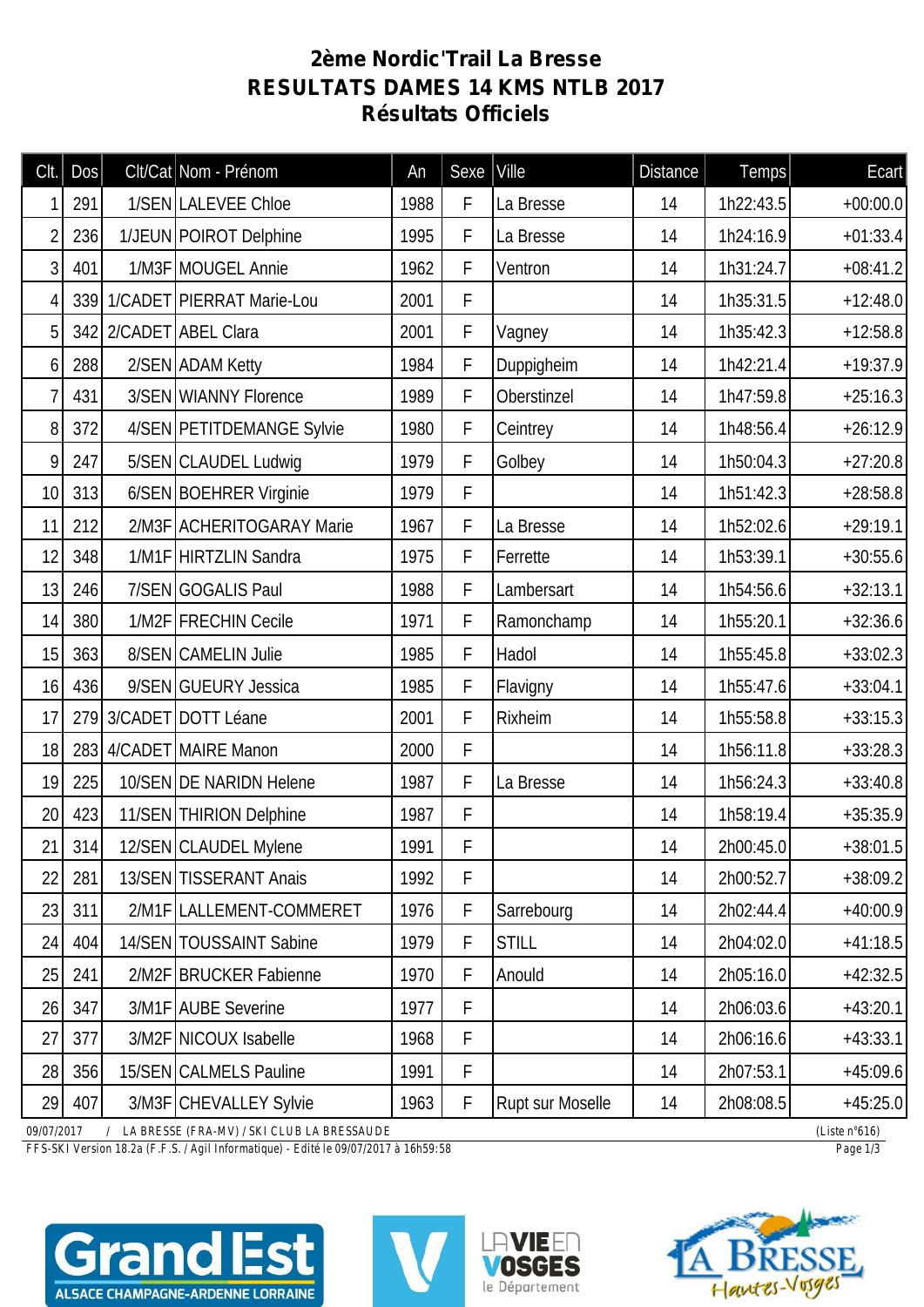| Clt. | DOS | Clt/Cat Nom - Prénom       | An   | Sexe Ville |                     | <b>Distance</b> | Temps     | Ecart        |
|------|-----|----------------------------|------|------------|---------------------|-----------------|-----------|--------------|
| 30   | 234 | 16/SEN MARCHAL Julia       | 1990 | F          |                     | 14              | 2h08:15.4 | $+45:31.9$   |
| 31   | 275 | 17/SEN BENEDETTI Alizée    | 1990 | F          | Le Tholy            | 14              | 2h08:16.9 | $+45:33.4$   |
| 32   | 417 | 4/M3F FIORELLI Christine   | 1956 | F          | Saulxures sur       | 14              | 2h08:38.7 | $+45:55.2$   |
| 33   | 392 | 18/SEN STOLL Julia         | 1979 | F          | <b>DINSHEIM SUR</b> | 14              | 2h09:18.0 | $+46:34.5$   |
| 34   | 226 | 19/SEN DONADINI Marine     | 1988 | F          |                     | 14              | 2h11:07.0 | $+48:23.5$   |
| 35   | 229 | 5/CADET JACQUET Delphine   | 2000 | F          |                     | 14              | 2h11:08.2 | $+48:24.7$   |
| 36   | 233 | 2/JEUN PIERRON Cécile      | 1995 | F          |                     | 14              | 2h11:09.4 | $+48:25.9$   |
| 37   | 416 | 20/SEN LUTZ Aurélie        | 1986 | F          | Strasbourg          | 14              | 2h11:14.2 | $+48:30.7$   |
| 38   | 245 | 21/SEN KIEFFER Claire      | 1991 | F          | Deyvillers          | 14              | 2h11:28.9 | $+48:45.4$   |
| 39   |     | 278 6/CADET MARSOT Jordane | 2001 | F          |                     | 14              | 2h11:55.7 | $+49:12.2$   |
| 40   | 215 | 22/SEN TOUSSAINT Emilie    | 1984 | F          |                     | 14              | 2h11:57.9 | $+49:14.4$   |
| 41   | 272 | 4/M1F MOUGEL Rachel        | 1975 | F          | La Bresse           | 14              | 2h12:20.1 | $+49:36.6$   |
| 42   | 328 | 23/SEN RUDATIS Romy        | 1980 | F          | Le Syndicat         | 14              | 2h12:53.6 | $+50:10.1$   |
| 43   | 337 | 24/SEN RICHARD Céline      | 1984 | F          |                     | 14              | 2h14:12.6 | $+51:29.1$   |
| 44   | 335 | 5/M3F BRUAT Marie jo       | 1961 | F          |                     | 14              | 2h14:30.0 | $+51:46.5$   |
| 45   | 358 | 25/SEN CAMELIN Lydie       | 1982 | F          | Hadol               | 14              | 2h15:01.7 | $+52:18.2$   |
| 46   | 284 | 6/M3F REMY Isabelle        | 1964 | F          | Epinal              | 14              | 2h15:11.2 | $+52:27.7$   |
| 47   | 243 | 4/M2F   PERINI Sandra      | 1971 | F          |                     | 14              | 2h15:44.6 | $+53:01.1$   |
| 48   | 375 | 5/M1F ZILL Céline          | 1974 | F          | Hindisheim          | 14              | 2h15:51.0 | $+53:07.5$   |
| 49   | 387 | 7/M3F SCHWARTZ Bernadette  | 1958 | F          | Aydoilles           | 14              | 2h18:23.1 | $+55:39.6$   |
| 50   | 381 | 5/M2F   MARQUES Anne-Marie | 1971 | F          | Courbesseaux        | 14              | 2h19:49.1 | $+57:05.6$   |
| 51   | 332 | 6/M1F MARION Magali        | 1975 | F          | La Bresse           | 14              | 2h24:37.3 | $+1h01:53.8$ |
| 52   | 336 | 6/M2F HURTER Therese       | 1972 | F          | Hadol               | 14              | 2h31:41.4 | $+1h08:57.9$ |
| 53   | 388 | 8/M3F VALENTIN Nathalie    | 1964 | F          | Xonrupt             | 14              | 2h33:02.4 | $+1h10:18.9$ |
| 54   | 207 | 26/SEN MEVEL Karen         | 1981 | F          | La Bresse           | 14              | 2h35:11.9 | $+1h12:28.4$ |
| 55   | 205 | 27/SEN REIMBERGER Camille  | 1991 | F          | Maxéville           | 14              | 2h38:19.0 | $+1h15:35.5$ |
| 56   | 390 | 28/SEN CLAUDEL Marion      | 1983 | F          | Saint Nabord        | 14              | 2h38:20.0 | $+1h15:36.5$ |
| 57   | 389 | 3/JEUN POIROT Louise       | 1998 | F          | La Bresse           | 14              | 2h38:21.1 | $+1h15:37.6$ |
| 58   | 256 | 29/SEN CURIEN Natacha      | 1982 | F          | La Bresse           | 14              | 2h38:22.3 | $+1h15:38.8$ |

09/07/2017 / LA BRESSE (FRA-MV) / SKI CLUB LA BRESSAUDE<br>FFS-SKI Version 18.2a (F.F.S. / Agil Informatique) - Edité le 09/07/2017 à 16h59:58

(Liste  $n^{\circ}616$ ) Page  $2/3$